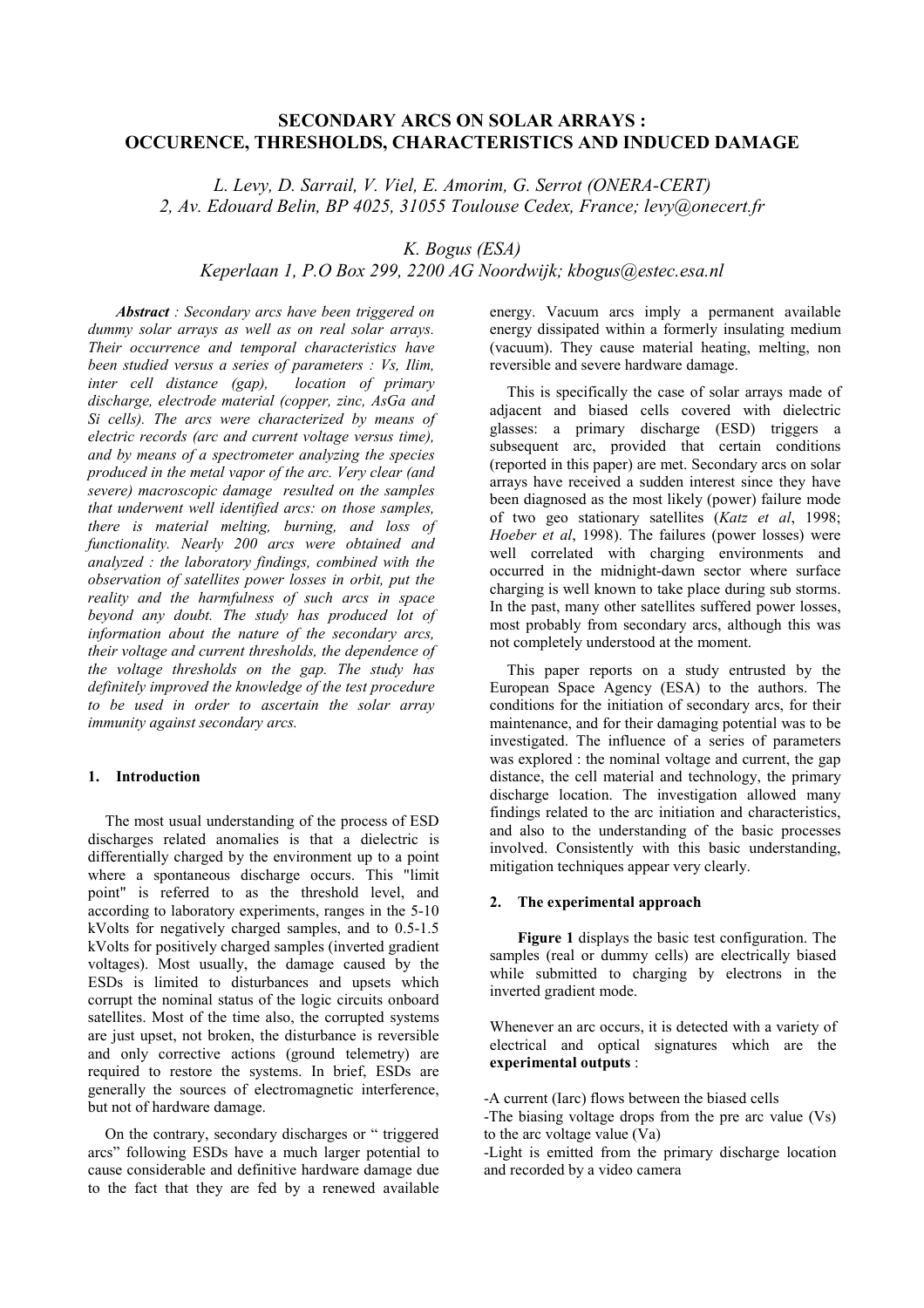-Light is picked up (in situ) by use of an optic fiber (in line with the gap axis) and fed to a spectrometer (to analyze the species contained in the arc vapor)

-Photographs are taken (ex situ) to show macroscopic or microscopic defects

-The (gap) insulation between the cells is measured

-These outputs are recorded for each discharge (see figure below) while a series of parameters supposedly critical to govern the occurrence and characteristics of the arcs are investigated.



**Figure 1:** The basic experimental set up

The outputs displayed in the figure 1 (above) are recorded for each discharge while a series of parameters supposedly critical to govern the occurrence and characteristics of the arcs are investigated. The inputs for the experimental study were related to the sample (nature of electrodes, gap distance), to the external biasing system (voltage Vs; limit current Ilim, resistance in series Rs), to the primary discharge (magnitude and location) :

-The gap distance  $(0.5 -6$  mm); the cell technology (AsGa/Si/Other :copper, zinc),

-Nominal voltage Vs (30-100 Volts) applied between adjacent cells,

-Nominal current  $I_{\text{lim}}(1-2-3-4)$ : authorized to flow between adjacent cells to feed an arc.

-Resistance in series in the arc circuit Rs ( $2-20 \Omega$ )

-The primary discharge magnitude (Va, Ca) and location (distance to "active" gap). (most usually  $Va =$ -3000 Volts; Ca = 10 nF; duration  $\approx$  25 µs; location in the active gap).

The experiments dealt with real solar arrays and with dummy samples simultaneously.

The *dummy solar array* samples were made of copper (or zinc) plates simulating the cells, covered with insulating SSM Teflon (simulating the cover slides). Dummy samples made of copper (70 µm) have been made out of printed circuit epoxy boards. The gap distance was a "standard" 0.9 mm apart for a specific study where it was varied from 0.5 to 6 mm. Zinc samples were manufactured differently: 75  $\mu$ m thick plates were glued on epoxy holders. *Real solar arrays* were made of AsGa and silicon solar. Each sample was specific with respect to its gap condition (see Figure 2).

• "**variable gap**" (DSS#1;5): the two cells are mounted on separate holders

• "**standard**" (DSS#2;4): the gap is  $\approx 0.9$  mm

• "**grouted**" (DSS#3;6): same as the standard with grouting added in the gap.



**Figure 2**: Solar array samples cut off.

### **3. Experimental results**

#### *3.1. Generalities*

An extensive data basis was built, rich of 191 secondary arcs (Ns) that were triggered by 639 primary ESDs (Np) under a variety of biasing conditions.



**Figure 3**: Overview of the data basis : **Np; Ns** : primary and secondary discharges **Nspec :** optical spectra **(**for all 28 samples).

28 samples have been studied, most of them being "dummy" samples (see figure 3b). A technique was used (treating the samples) to force the primary ESDs in the active gap where the bias is applied, and as a consequence, it has been very easy to obtain a lot of secondary arcs.

-A first very clear result is found : *In order to get a secondary arc, the first condition is to get a primary*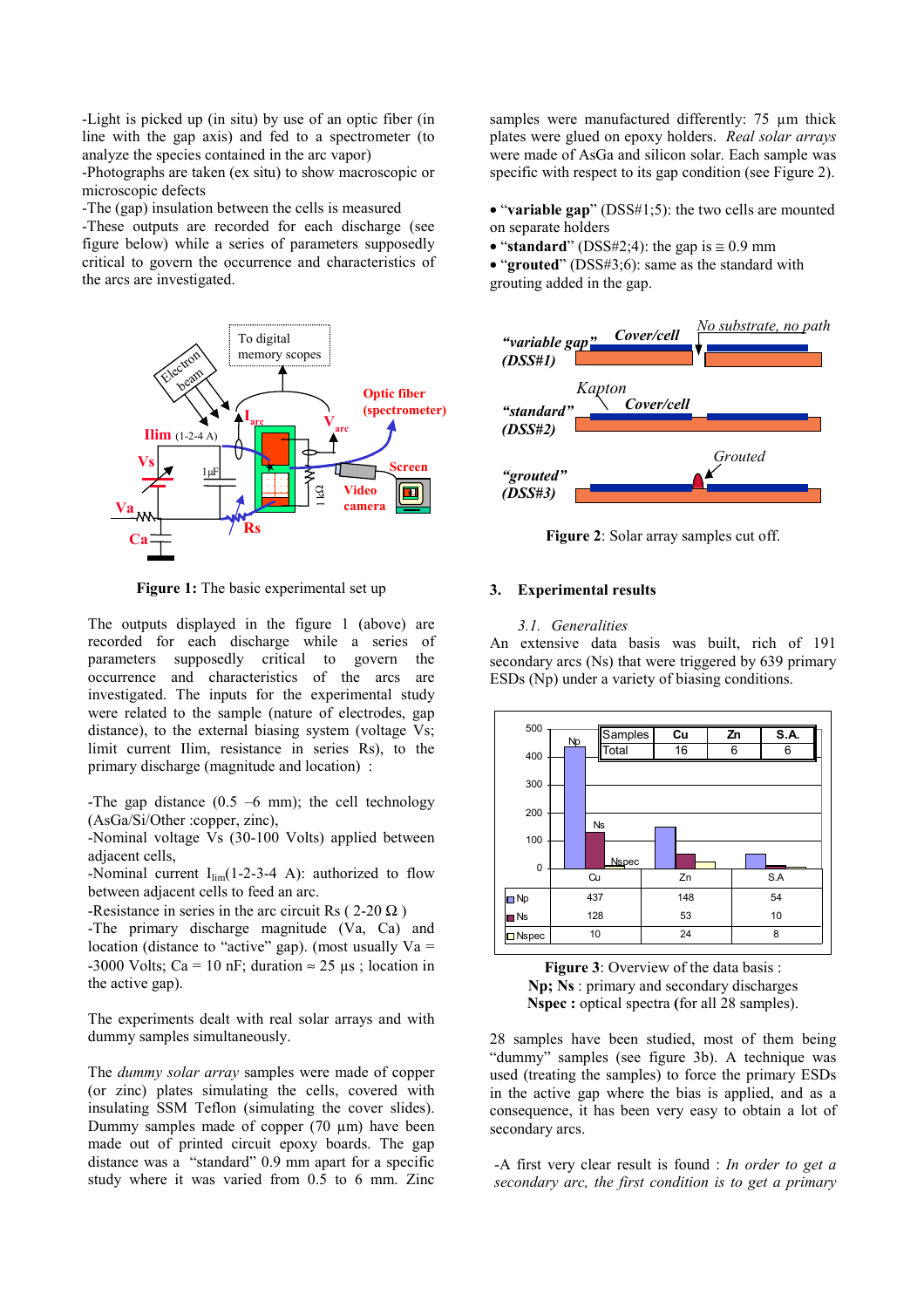*ESD in the "active gap" where the bias is applied*. Then only after come additional conditions for the voltage applied and the current allowed to feed the arc. -The primary ESD was kept constant by using an absolute voltage  $Va = -3$  kVolts and a Ca capacitance of 10 nF. In some cases a much lower value for Ca was used (330 pF) and secondary arcs were also obtained for Vs values of 100 Volts. But the incidence of Ca was not systematically investigated.

-A technique was successfully tried for the measurement of the arc voltage : it was indirectly derived from a current measurement across a resistor (1 k $\Omega$ ; see figure 1) in parallel with the gap.

-The results found on dummy samples and on real solar arrays were very identical, but it has been much easier to obtain primary discharges on dummy samples (where we could do anything to favor the start of an ESD). On some real solar cells, it has been impossible to get primary ESDs (although the inverted gradient voltage was quite important and higher than 1800 Volts). As a consequence, we have much more arcs on dummy samples than on real cells.

-All of the 191 secondary arcs present in the data basis are those triggered by primary arcs in the gap.

# *3.2. Arc current and voltage characteristics*

Figures 4a and 4b display a typical example of arc voltage and arc current characteristics : The voltage (measured across the gap) drops from the initial voltage value Vs (90 Volts) to a value Varc  $\approx$  40 Volts. The current starts from "0" to a value limited by the power supply. The remarkable features are the following :

-The secondary discharge current and voltage (red colored) duration is much longer than that (black trace) of the primary discharge alone (the arc "survives" after the ESD has gone).

-A peak in current (lower figure "b") is always associated with a pit in voltage (upper "a"; do not be misled by the aspect of the voltage where the voltage pits look like peaks).

-This shows very clearly the **unstable** nature of the arc made of successive ignitions and extinction. Only when the current is high (near the supply limited value 4A) and the voltage low (here  $\approx$  40 Volts) do we have an arc. In the 120 µs duration, we can identify very easily about 30 ignitions and extinction, but there can be more at a lower time scale. The fact is that such arcs are noisy and made of a series of short duration arcs living and dying until a complete extinction occurs (in a following section, we will see that the total duration of the arc is a direct function of the arc limited current). An other example of arc current and voltage is given in the following figure for a series of 6 arcs on real solar arrays.



**Figure 4 : Arc voltage Varc(t)** upper(a) and **Arc current Iarc(t)** lower(b) Dummy copper sample 70 µm; gap 2 mm ;

 $Vs = 90V$ ; Ilim =  $4A$ ; Rs = 10ohms; Ca = 10nF



Records from two AsGA cells samples have been accumulated on figure 5. Five of these discharges were obtained on the "standard" sample (gap 0.9 mm), and one on the "variable gap" sample set at a gap of  $\approx 1.1$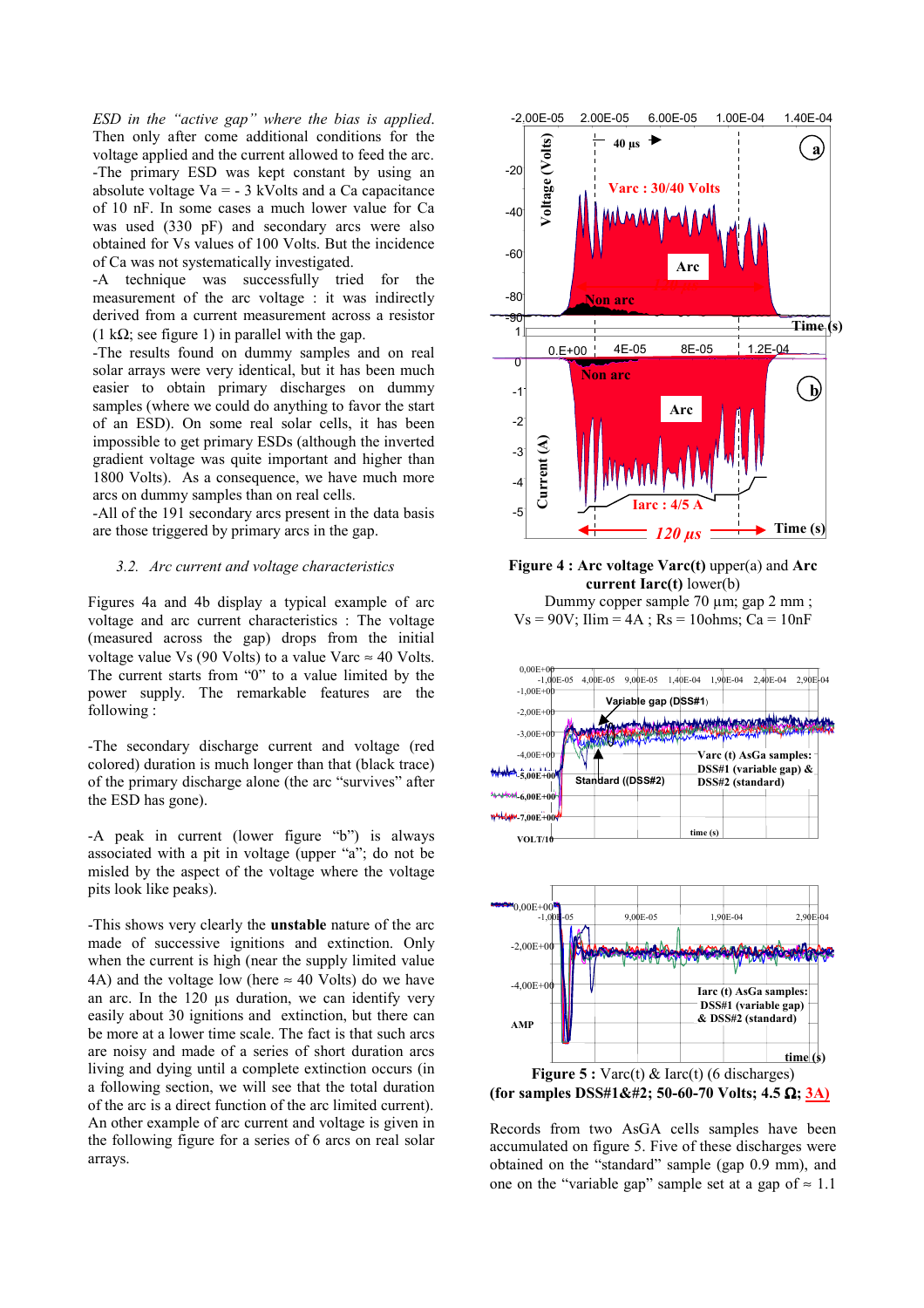mm (See previous section §2). The six accumulated records are remarkably identical, although they were obtained with different initial voltage values : 50-60-70 Volts. Not shown on the records is the total arc duration which ranges from 1 to 9 ms. The current limit was set at 3 A. Some noticeable features are listed:

-Although the records of the arc voltage start at different values (depending on Vs), when the arc is set, the arc voltage drops to a value that seems a constant  $\approx$  25Volts. The arc vacuum theory states for such "constants" specific for a given material.

-There is no difference between the samples, indicating that the arc process does not depend on the substrate (insulating Kapton). In the case of the "variable gap" sample, there is no substrate, at least not in the gap area.

-The arc current is about 2.5 A, lower than the setting of the current limit 3A, excepted at the start of the arc.

-The current and voltage records are noisy, although it seems less obvious than in figure 4.

Damage has resulted from these discharges to both samples, and hence also to the "variable gap" sample which underwent only one arc.

# *3.3. Voltage threshold*

The **voltage threshold** depends on the gap. See figure 6 for gaps from 0.5 to 6 mm on Cu samples.



The threshold is as low as 30 Volts for a gap of 0.5 mm. It then increases rapidly with gap distances up to 2 mm, and stabilizes after. Beyond this threshold of 2 mm, and up to 6 mm, there is no further gain in the threshold. In all cases tested, 80 Volts (associated with a current of 4A) **is absolutely not safe**.

# *3.4. Arc duration (and damage)*

The **maintenance of the arc, its duration,** and hence the induced damage, depend on the current limitation. The highest the current, the longest the arc (and the more the damage). In **Figure 7** the arcs are sorted by duration against the current limit **Ilim**.



On **Figure 7**, (Asga cells), arcs lasting for more than 500 µs are seen only when the current limit is shifted from 1 to 3 A. The same is true with zinc samples : arcs with duration  $D > 60$  and  $D > 500$  us appear only when the current limit is higher than 1.5 A.

# *3.5. Damage on samples:*

Photographs have been taken at microscopic and macroscopic scales. Arc induced defects are shown on two different samples below on the figures 8 and 9.

A full series of well documented photographs have been published in the ESA contract report (*ONERA/DESP Ref : TN8; Sept 2000, ESA Under Contract No. 13607/99/NL/SB*).



**Figure 8:** Zinc dummy sample #21 (50-100V - 2A) ;

On figure 8, cathode spots have been photographed by means of SEM microscopy on Zinc dummy samples. These microstructures (cathode spots) are typical of those involved in vacuum arcs where micron (or 10 micron) sized structures are the signature of the melting of the material due to the flow of the current in restricted areas and intense local heating. These microstructures (together with the detection of metal vapor) are one of the most obvious evidences that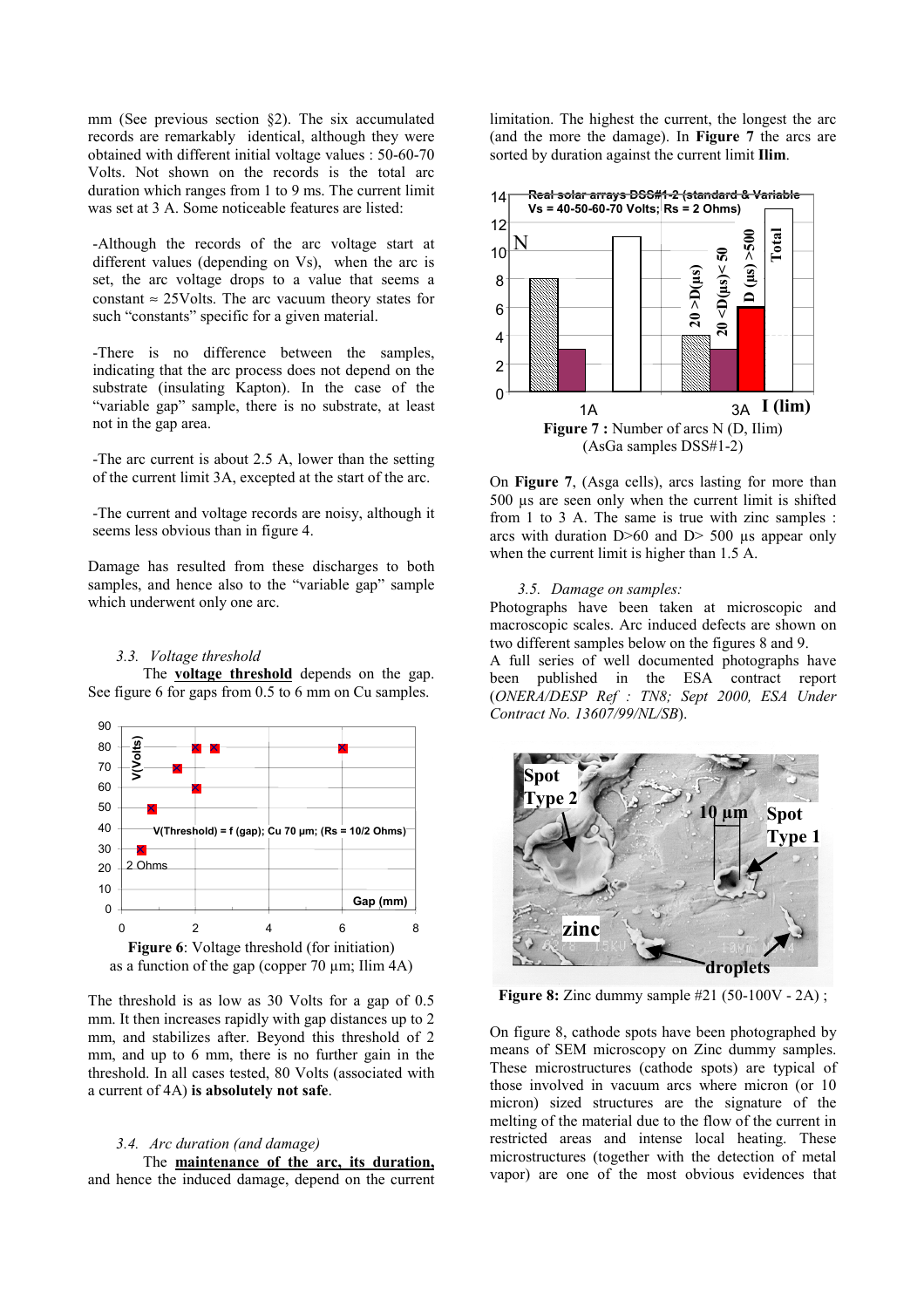secondary arcs are vacuum arcs, although the term vacuum arc is not quite adequate since the arc develops in fact in the vapor produced by the electrodes (with high pressures localized on the cathode spots).

On figure 9, obvious damage is shown in the gap between the cells where the gap insulation is not anymore kept at the initial level.



**Figure 9 :** AsGA sample DSS#2 (50V - 3A)

This kind of damage is caused by these well identified arcs with duration ( $\geq 60 \text{ }\mu\text{s}$ ) higher than the primary ESD ( $\approx$ 25 µs). But microscopic damage is also caused by events that were not at the moment recognized as arcs due to their very short duration. The conclusion here is that no ESD in the active gap should be considered harmless.

#### 3.6. *Optical spectra* :

Optical spectrums (42 in total) were obtained on all the tested samples when secondary arcs were triggered. Metal vapor from the electrodes was clearly detected : Cu and Zinc "sensitive lines" on dummy samples, Silver, Germanium, Arsenic and Gallium on AsGa solar cells samples (see figure 10 below).



Figure 10: Optical data on AsGa solar cells

#### **4. Summary of results and discussion**

4.1. *About the nature of secondary arcs* Secondary arcs are « **vacuum arcs** ». The appellation « vacuum » is misleading, because such arcs develop in

the metallic vapor produced by the electrodes heated by the high density currents on local and tiny microscopic spots called "cathode spots". The vapor is emitted as ionized vapor jets and the optic spectrometer reveals lines (wavelengths) specific of the metal electrode. These specific lines were found on all the studied samples : Copper and Zinc were identified on the dummy solar arrays (made of copper or zinc) , and silver, germanium and arsenide were found on AsGa solar cells. The common characteristics of vacuum arcs are : self sustaining ability; electrode material melting; metal vapor detection, cathode spots, electromagnetic noise. Since vacuum arcs belong to a well identified field of the physics -and is covered with many studies (books, articles, thesis..)- , the finding is full of signification. Nevertheless, the vacuum arcs in the dedicated literature deal with much higher currents than those available from solar arrays. This explains why our records are not quite typical of vacuum arcs. Secondary arcs on solar arrays obtained at low currents are most of the time aborted arcs with limited duration. The arc duration D is precisely a very dependable function of the available current **Ilim**.

4.2. *About the arc initiation and maintenance* -The initiation depends mostly on the occurrence of a primary discharge at a **specific location** -the active gap- where the voltage Vs is applied, and not anywhere.

-It then depends on a **threshold value** of the voltage **Vs** applied across the gap and of the **current limit Ilim** associated to the supply, and of the value of the **gap**.

-Although the study is not completely conclusive on this aspect, the initiation **does not depend** on the value of the **absolute capacitance Ca** (we have got an example of a secondary discharge triggered with a Ca value as low as 330 pF).

-The arc duration (maintenance) depends mainly on the available current Ilim. The higher the current, the longer the arc duration.

To summarize, for an arc to occur, 3 conditions must be filled simultaneously : (1) the primary discharge must take place in the gap, (2) the voltage bias and (3) the current must be higher than a threshold. Because the investigated range of currents was limited to (1-4 A), most of our secondary arcs were "aborted arcs" with limited duration.

#### 4.3. *About the arc characteristics*

Once an arc was set under a certain voltage bias condition **Vinit**, it required a lower voltage **Varcst** to be maintained. **Varcst** is also lower than the usual nominal voltages of solar arrays. On the contrary, it required a high current  $(>= 2A)$  to be maintained  $-at$ least to last for hundreds of microseconds- and to show obvious damage visible at naked eye. For currents  $(\leq=2A)$ , the arc duration was limited. The table 1 gives a first view of the voltage thresholds (for initiation) and of current threshold (to maintain an arc